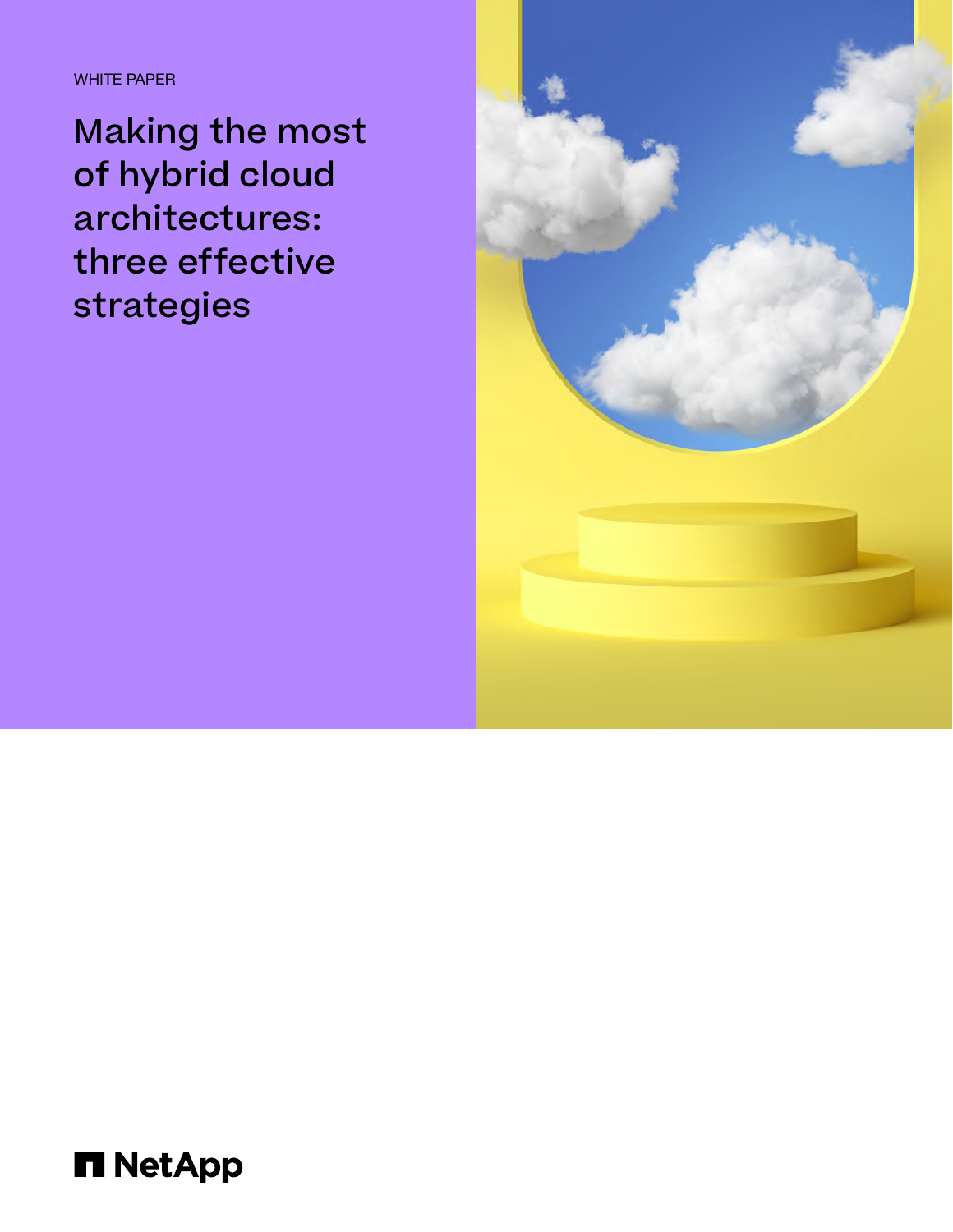

# **Executive summary**

For many enterprises, the cloud has become a double-edged sword. On one hand, it provides a way to quickly access new resources and realize greater operational and financial flexibility. On the other, projects and their costs don't always pan out as expected, leaving IT teams struggling to find the best way forward with new initiatives and infrastructure modernization efforts.

One thing is certain: cloud is evolving quickly and its role in enterprise computing will only grow. And rapidly. In its The Future of Cloud in 2025 report, Gartner® argues cloud computing use will be widespread by 2025 and that, *"IT leaders must increase the pace of cloud adoption to meet digital business needs."*<sup>1</sup> Of course, the question of meeting needs is different for every enterprise. Going all in on cloud comes with its own set of risks; some organizations that experiment with moving every workload and application to the cloud end up repatriating some or all of them due to higher-thanexpected costs, broken workflows, application compatibility issues, and other factors. While some flops are inevitable with any computing approach, your team can avoid them and make important performance, security, and flexibility gains with a smart hybrid cloud strategy.

NetApp customers across virtually every industry are using hybrid strategies to take big leaps forward with things like modernization, innovation, delivering better customer experiences, and increasing collaboration and decision making. It all starts with carefully considering which workloads make sense to move to the public cloud versus keeping on-prem. But that's only the beginning of an efficient hybrid approach. To realize all the potential benefits, and minimize cloudrelated pitfalls, it's essential to get integration and management right.

This white paper consolidates some of the key insights NetApp has taken away from thousands of hybrid cloud related engagements with our customers to help you understand:

- Often overlooked but important nuances of hybrid cloud approaches
- Why hybrid cloud is ideal for fast-moving businesses
- The most favorable use cases for hybrid architectures
- Three proven strategies for hybrid cloud success
- How NetApp supports efficient, manageable, and flexible cloud-vendor-agnostic architectures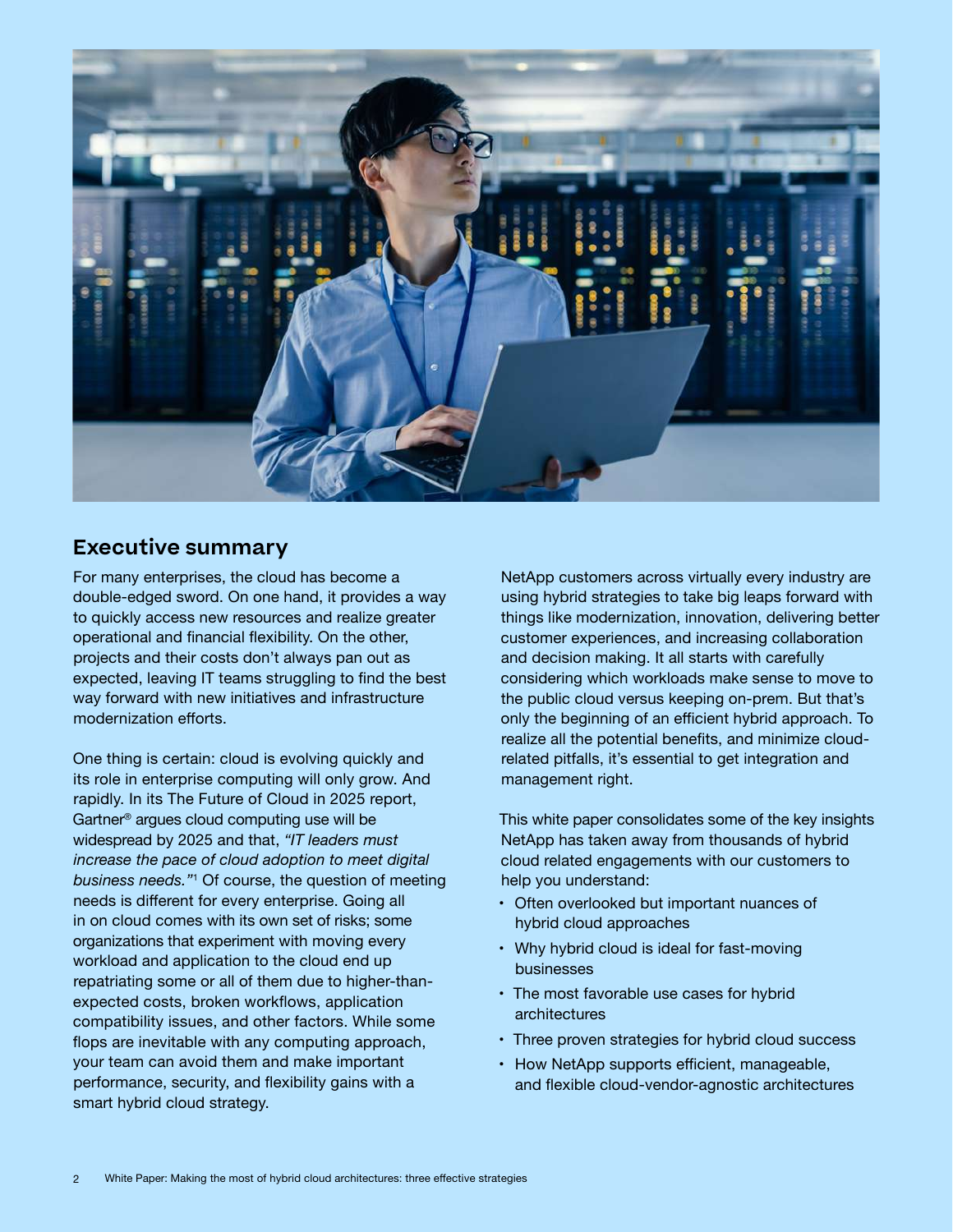### **Clearing up hybrid cloud confusion**

Ask any enterprise infrastructure leader if they've deployed a hybrid cloud, and nearly all of them will answer yes. In the past few years alone, cloud adoption in some form or another nearly hit the roof. Just consider that in 2017, 62% of respondents to an Evaluator Group survey indicated they had deployed a hybrid architecture. By 2021, that number jumped to a full 98% of respondents.<sup>2</sup>

But just because an architecture looks and quacks like a hybrid cloud doesn't mean it's a fully optimized hybrid cloud. In reality, many enterprises simply have pools of siloed IT resources spread across multiple places, including on-prem, public clouds, and edge with little or no coordination between them. It's often *"hybrid cloud"* by accident rather than by design. And it's driven by all kinds of factors, such as shadow IT, reactive scrambles to support new projects or workloads, or cloud mandates that were not part of longer-term plans or holistic strategies. The problem is that these uncoordinated hybrid architectures are typically difficult to manage and inefficient, so anticipated benefits around flexing and scaling and greater efficiency go unrealized.

### **Level set: defining hybrid cloud**

The National Institute of Standards and Technology has long defined hybrid cloud as follows:

*The [hybrid] cloud infrastructure is a composition of two or more distinct cloud infrastructures (private, community, or public) that remain unique entities, but are bound together by standardized or proprietary technology that enables data and application portability (e.g., cloud bursting for load balancing between clouds).3*

NetApp would expand that slightly to say *"…a composition of a cloud and on-prem infrastructure or two or more distinct cloud infrastructures…"* And being *"bound together"* is the key. Connecting public cloud and on-prem makes the public cloud resources a seamless extension of your on-prem environment. It creates an end-to-end platform. Conversely, pools of uncoordinated, siloed resources spread across distributed environments create numerous challenges, including:

- Management complexity
- Uncontrolled costs via impaired visibility and resource sprawl
- Security risks

That's why careful planning is so important. After all, organizations typically turn to hybrid approaches because they are seeking the agility and control to easily use the best resources for their data and applications. The intent is to get away from reactive management so IT teams have more options for proactively delivering results to the business. A welldesigned hybrid cloud makes this possible. It logically consolidates disparate, physically separate resources via common technology, tools and processes for holistic interoperability and management.

An integrated hybrid cloud platform with the right set of common technology, tools, and processes can enable comprehensive visibility to track and control resources, data, and costs.



Hybrid clouds bind together unique entities using common technology

**Siemens Healthineers drives innovation**  Siemens Healthineers development teams in PLM, R&D, SCM, and sales use an agile hybrid cloud to easily and more cost effectively access storage and compute resources they need to innovate as they develop new apps. Siemens also reduced data center sprawl, expanding its data [center to the cloud without refactoring or reducing](https://www.netapp.com/customers/siemens-healthineers-cvo-case-study/)  application functionality.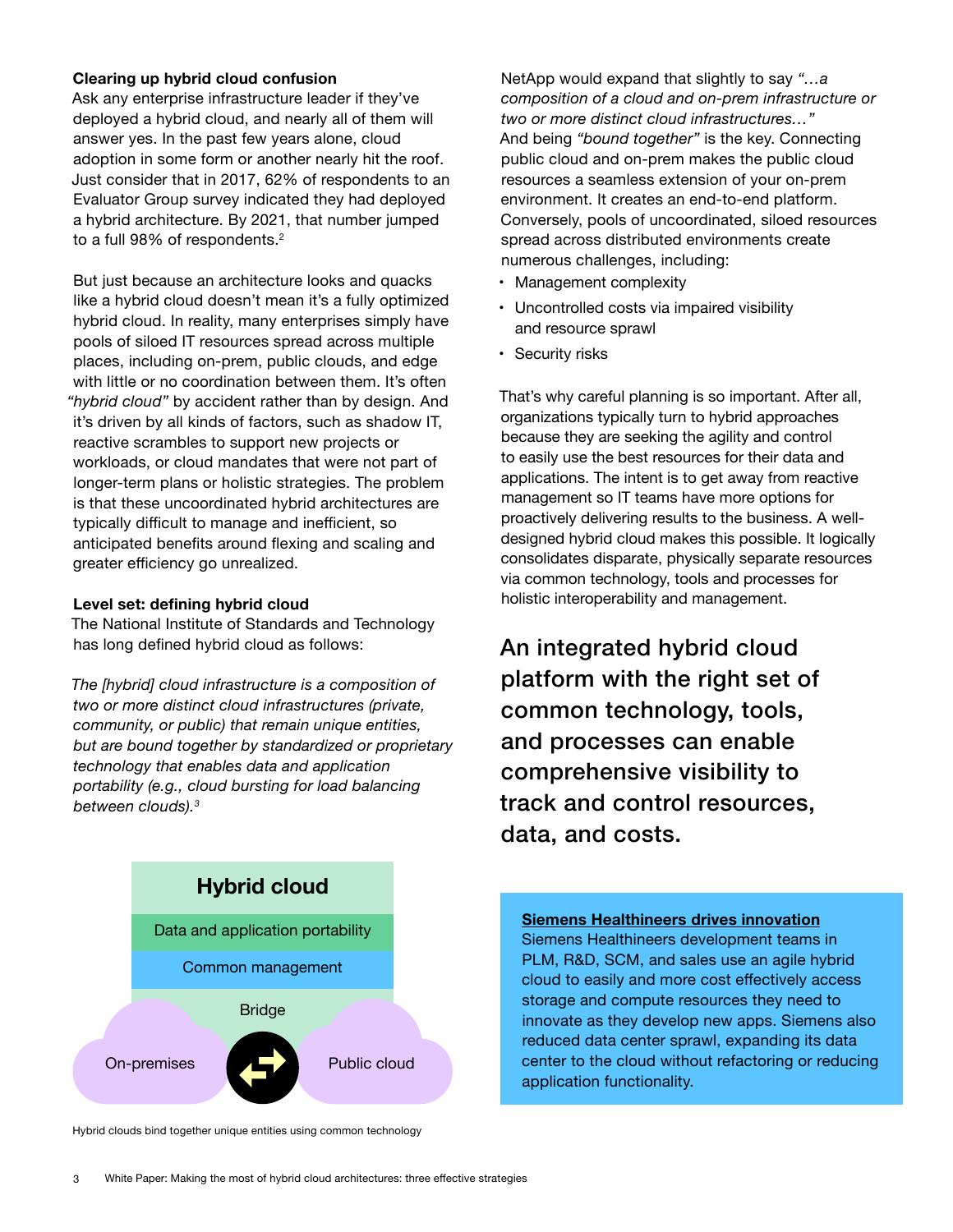#### **Prioritizing use cases: where to start**

The on-prem data center is not going away any time soon. Only about 5-10% of organizations<sup>1</sup> are considering shutting down their data center entirely as part of their efforts to transform or differentiate their business. Yet trends point to well-established and emerging organizations alike running more workloads in the cloud by 2025.<sup>1</sup> Since hybrid models will only expand for the foreseeable future, it's important to understand what types of use cases are most successful in the cloud versus what you might want to keep on prem. NetApp customers who outperform with hybrid cloud architectures typically focus on the following six hybrid cloud use cases.

# **Data protection**

#### **Why:**

Organizations need to ensure that data is protected from loss, and that they can recover in the event of a disaster. Data needs to be backed up and recovered quickly and easily to ensure availability and business continuity.

#### **How:**

Incorporates the backup/restore of secondary data between on-prem and public cloud(s), consolidated data stores for client-side user access (i.e., home directories and shared files), and the creation of disaster recovery environments in one or more public cloud location.

#### **Success factors:**

An integrated experience that automatically triggers the backup from the same console used to manage on-prem data, plus quick and seamless recovery of data.

#### **Benefits:**

Moving secondary storage workloads to lower-cost cloud storage enables organizations to save money, get additional infrastructure resources to handle scale, and protect data via location diversity. All with minimal architecture changes.

# **Data tiering**

#### **Why:**

Housing cold data in on-prem storage takes up capacity, reducing space for the data that's used the most.

#### **How:**

Automatically offload cold data from on-prem storage to public cloud storage to free up real estate space and reduce infrastructure management.

#### **Success factors:**

Tools that use automation to tier data from on-prem infrastructure to cloud infrastructure based on specified parameters.

#### **Benefits:**

Provides cost reduction for storage of infrequently accessed data or archives.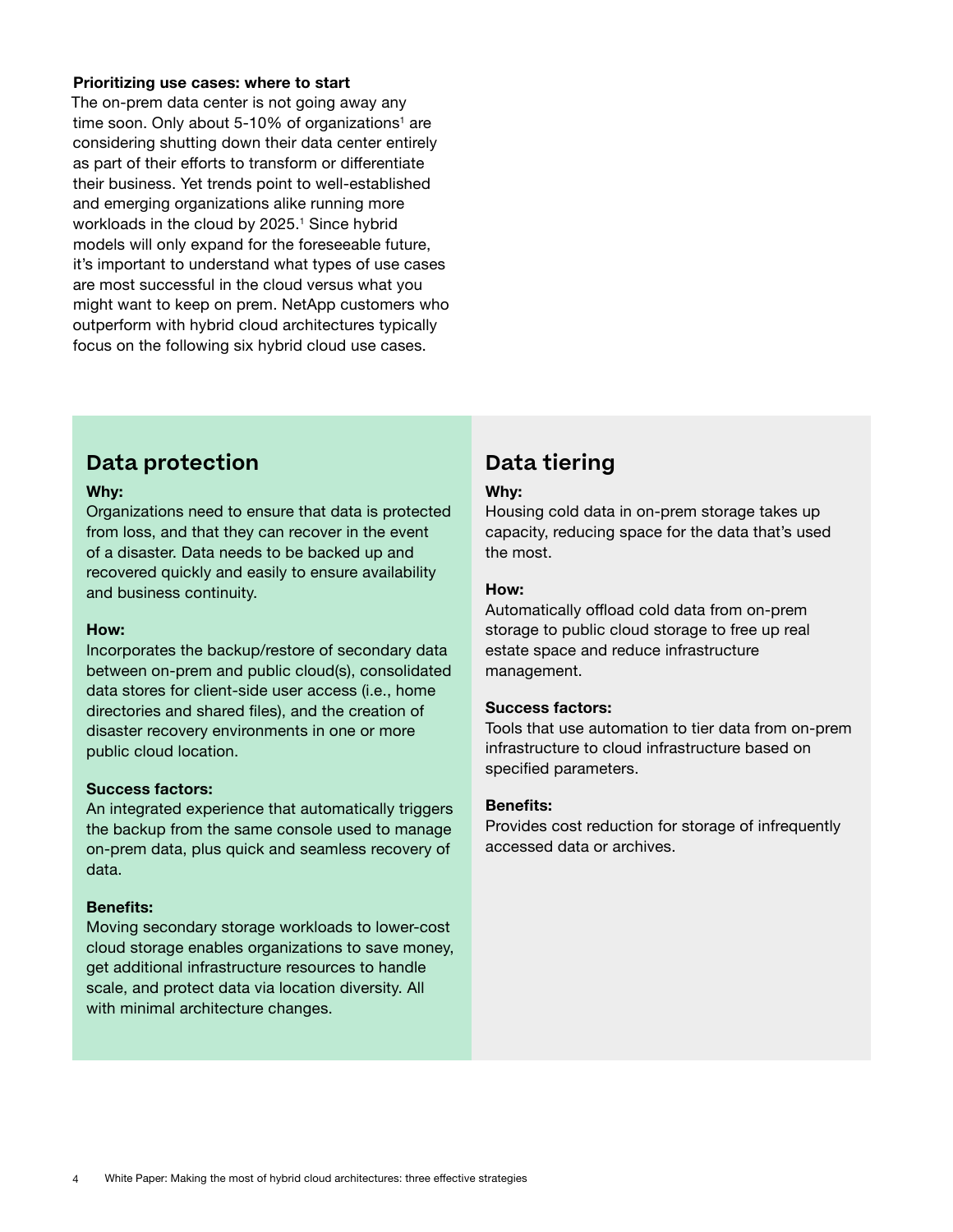# **Hybrid production**

### **Why:**

Makes primary data available to the users and applications that need it most to run businesscritical functions, regardless of physical location.

Also enables you to better leverage specific cloud provider capabilities, such as new artificial intelligence or machine learning services. This use case is typically driven by the need to address latency, data sovereignty, or scaling requirements.

### **How:**

Move and integrate production data across onpremises resources and public clouds by integrating public cloud and on-prem storage to support the same workloads (for example, database, ERP, CRM, AI, analytics, or web hosting).

# **Success factors:**

Tools that enable holistic visibility across the ecosystem. For example:

- Integrated control panels
- Insights dashboards for performance and capacity control
- Integrated security and governance tools
- Cost controls
- The ability to move data and resources dynamically between clouds via common tools and processes without the need for retooling

#### **Benefits:**

- Provides additional resources and capabilities needed to deliver new applications, accelerate innovation, and offer new customer experiences.
- Enables better collaboration with the help of improved data accessibility and availability.

# **Security and compliance**

### **Why:**

Data sovereignty laws may require that data remain within the nation it is collected, requiring organizations to maintain data in distributed locations across the world. Managing, controlling and securing this data can be complicated, creating risk.

### **How:**

A sub-set of hybrid production, this use case involves storing data in specific cloud or on-prem locations to meet data sovereignty, security, and compliance requirements.

### **Success factors:**

A consistent approach and tools for data and resource visibility, encryption, ransomware protection, and governance policies and processes.

### **Benefits:**

Delivers strong safeguards and holistic visibility and control of data, regardless of where it is located.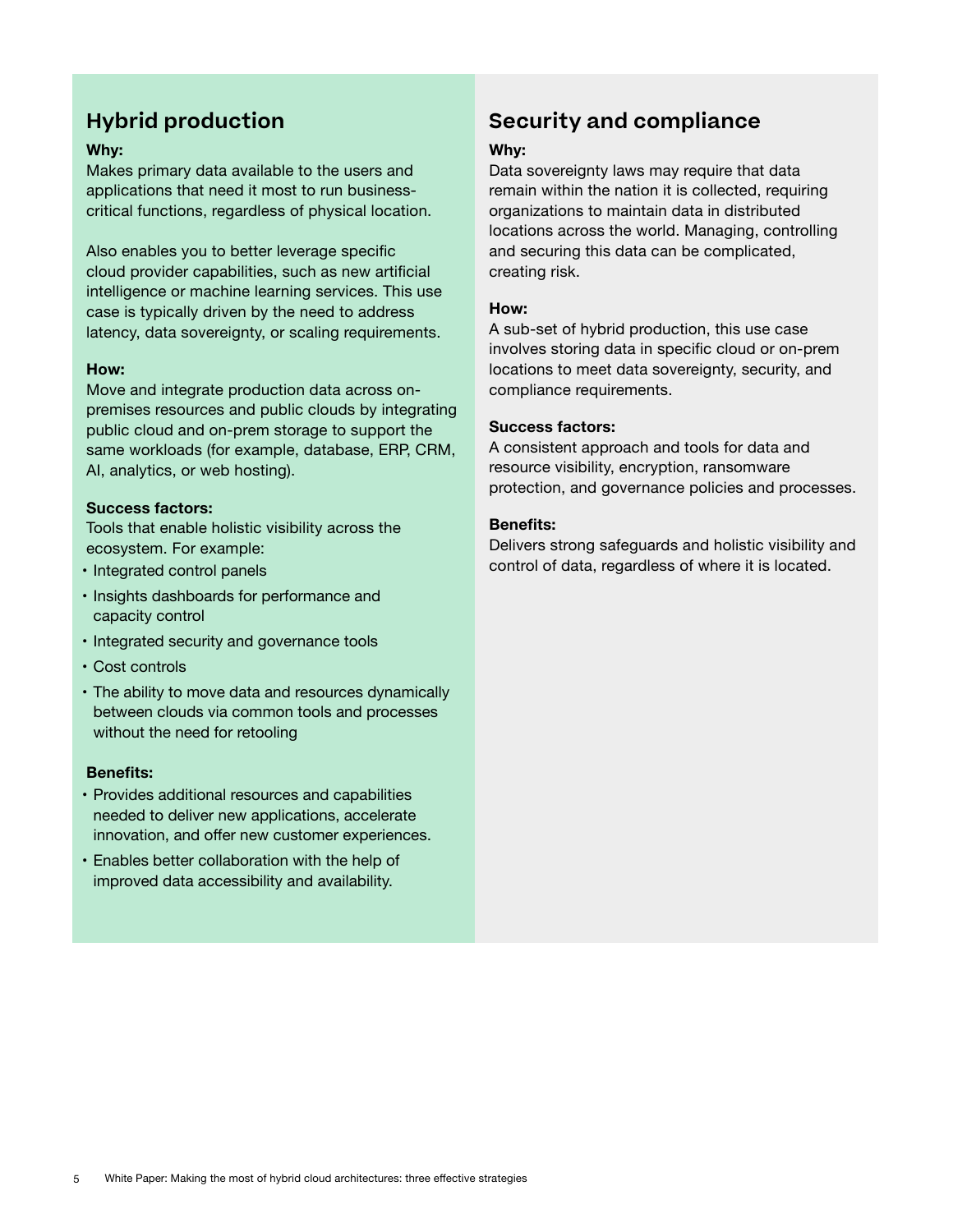# **DevOps**

# **Why:**

Increase the velocity of application development to enable the release of new applications and customer experiences faster and support continuous integration and delivery.

### **How:**

Focuses on using integrated on-prem and cloud resources to create infrastructure as a service (IaaS) and platform as a service (PaaS) solutions.

### **Success factors:**

Automation and orchestration capabilities, rich APIs, and support for multiple storage protocols (file, block, object), container-based workloads and micro-services application architecture.

# **Benefits:**

Speeds application development with a "develop once, run anywhere" paradigm that is unhampered by infrastructure limitations or the need to retool apps when moving between clouds.

# **Burst for cloud processing**

# **Why:**

Enable dynamic workload flexibility.

### **How:**

Enable cloud resources to immediately complement data center resources on demand. Temporarily move data or clones of data from on-prem to the cloud, or between clouds for data processing.

### **Success factors:**

- Access to a range of cloud providers to leverage new capabilities as they become available (for example, using AI or ML offerings to support data science initiatives).
- Cost control tools that can span across cloud provider solution offerings.
- Data efficiency and compression techniques that limit the impact of cloud provider data egress fees.

### **Benefits:**

Reduces the need for acquiring more compute power on-prem by temporarily leveraging scalable, lower-cost compute as a service in the public cloud while maintaining storage on-prem for security or cost optimization.

# **Dow Jones pivots quickly to stand out**

Dow Jones uses a hybrid cloud to create gamechanging customer experiences and boost [competitive differentiation. The key was creating](https://www.netapp.com/customers/dow-jones-data-fabric-case-study/) a data fabric across a hybrid environment to support big data analytics, helping them:

- Eliminate data silos
- Unify valuable data points
- Give stakeholders access to data when and where they need it

# **Three proven hybrid cloud strategies**

When it comes to devising a hybrid cloud strategy, it will come as no surprise that there's no one-sizefits-all methodology. The key to success is to focus on prudent drivers and weigh potential use cases from above against your short- and long-term data and application requirements. Keep in mind that the pursuit of cost savings or optimization alone probably isn't worth it; according to a Gartner study, only 13% of organizations reported cost savings or cost optimization as a top outcome from using cloud services.<sup>1</sup> Although it is possible to achieve cost benefits in the cloud with the right cost optimization tools and strategies, organizations that focus on the following drivers in their hybrid strategies typically see the best results:

- Modernization
- Enhanced productivity
- Increased agility
- Faster innovation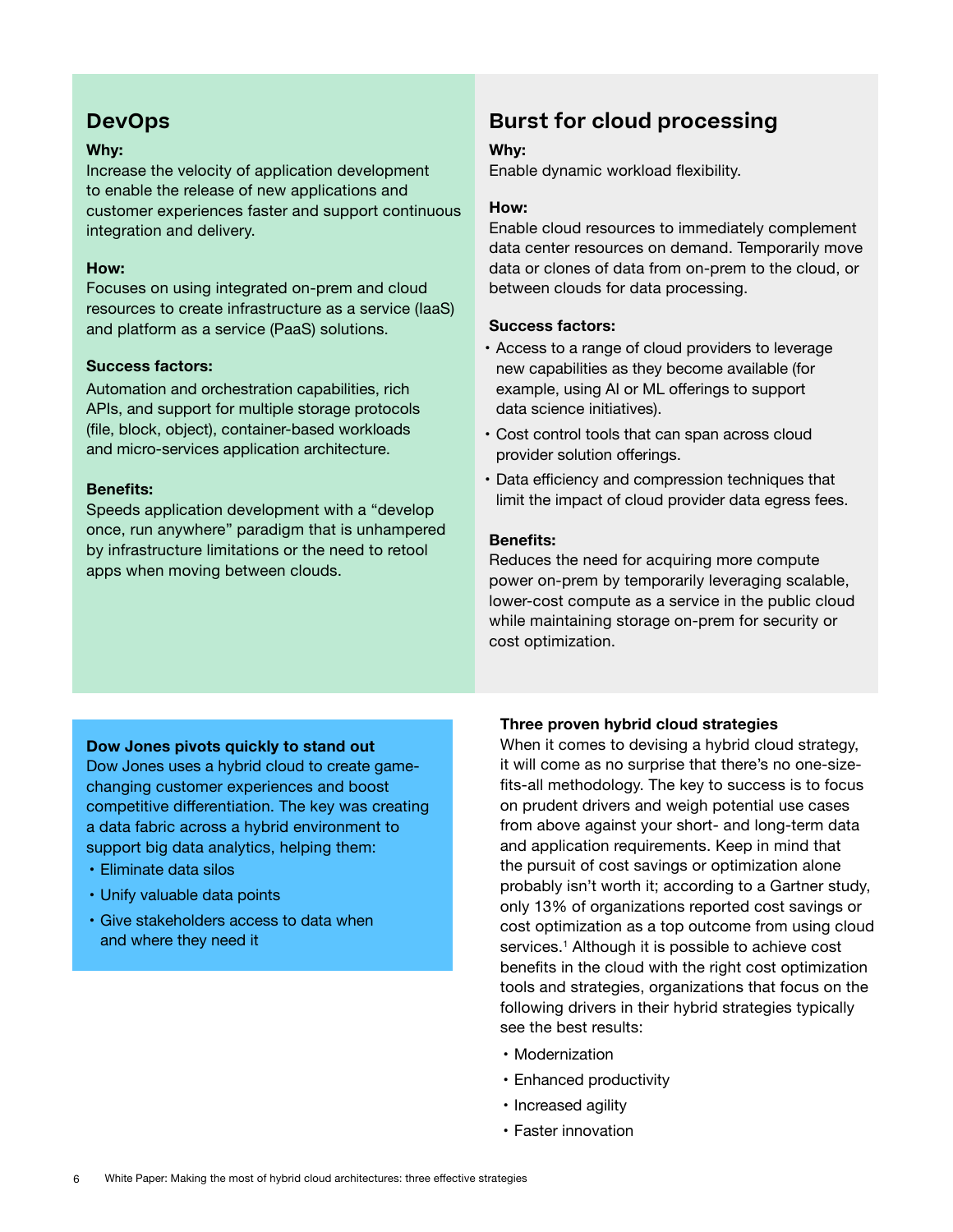It all starts with high-level questions, like *"What applications and data do we have across our infrastructure footprint?"* and *"Given accessibility, cost, security, risk, and performance requirements, where does it make most sense to store data for each workload or data source?"*

From there, you need to consider how you want to use the cloud over the near or long term. Organizations that are the most successful with hybrid cloud typically build their strategies around one of the following approaches.

#### **Ducati accelerates time to market**

Ducati uses a hybrid cloud as part of its ongoing efforts to optimize motorcycle performance, evaluate its customer experience, and position the company for sustainable data-driven [innovation. Its hybrid cloud solution consolidates](https://www.netapp.com/customers/ducati-data-fabric-case-study/)  applications, workloads and large volumes of data from around the world into a single unified environment, connecting engineering and design teams and accelerating time to market.



#### **Long-term hybrid cloud strategy**

For: Organizations where the following types of factors necessitate an ongoing combination of on-prem and cloud workloads:

- Data privacy
- Regulations
- Recovery time objectives
- Application architecture
- Other technology, regulatory, or operational requirements

These environments often have infrastructure requirements that are more static, with low data portability needed between on-prem and cloud environments, initially. To ensure long-term success, the hybrid environment must be bound together via common tools and processes to streamline management and monitoring and improve security across multiple distinct environments.



#### **Short-term hybrid cloud strategy**

For: Organizations seeking to ultimately transition to a cloud-only architecture to shift their focus away from managing infrastructure.

The absence of long-term technology, regulatory, or operational factors that might constrain cloudbased operations are a prerequisite for this lesscommon strategy. Organizations that pursue it typically begin by transitioning non-business-critical workloads, such as AppDev and DevOps. Or they shift secondary storage to cloud for data protection. As the cost and model assumptions are proven, they move on to more critical workloads.

This approach requires the skills to migrate data from on-prem, including an understanding of:

- Application dependencies
- Refactoring and optimization requirements
- Cost expectations
- Security and performance considerations

It also requires a similar set of tools and processes in the cloud to what's used on prem to make migration efforts and ongoing management in the cloud easier for IT teams.



## **Continuously optimizing hybrid strategy**

For: Organizations seeking a way to continuously optimize infrastructure performance and costs.

These environments often have more dynamic infrastructure requirements and the need to frequently shift workloads, applications, and/or data between cloud and on-prem resources as IT and business needs change. This strategy requires the most flexibility in infrastructure and resources.

Organizations that are successful with strategy typically rely on familiar out-of-the-box infrastructure and storage functionality within areas such as data management. They also stive for feature parity between on-prem and cloud environments (i.e. common skillsets, procedures, and policies) to help optimize staff and operational efficiencies. Tools that help optimize costs along with automation capabilities to scale and run workloads in the most appropriate environments at any time underpin success.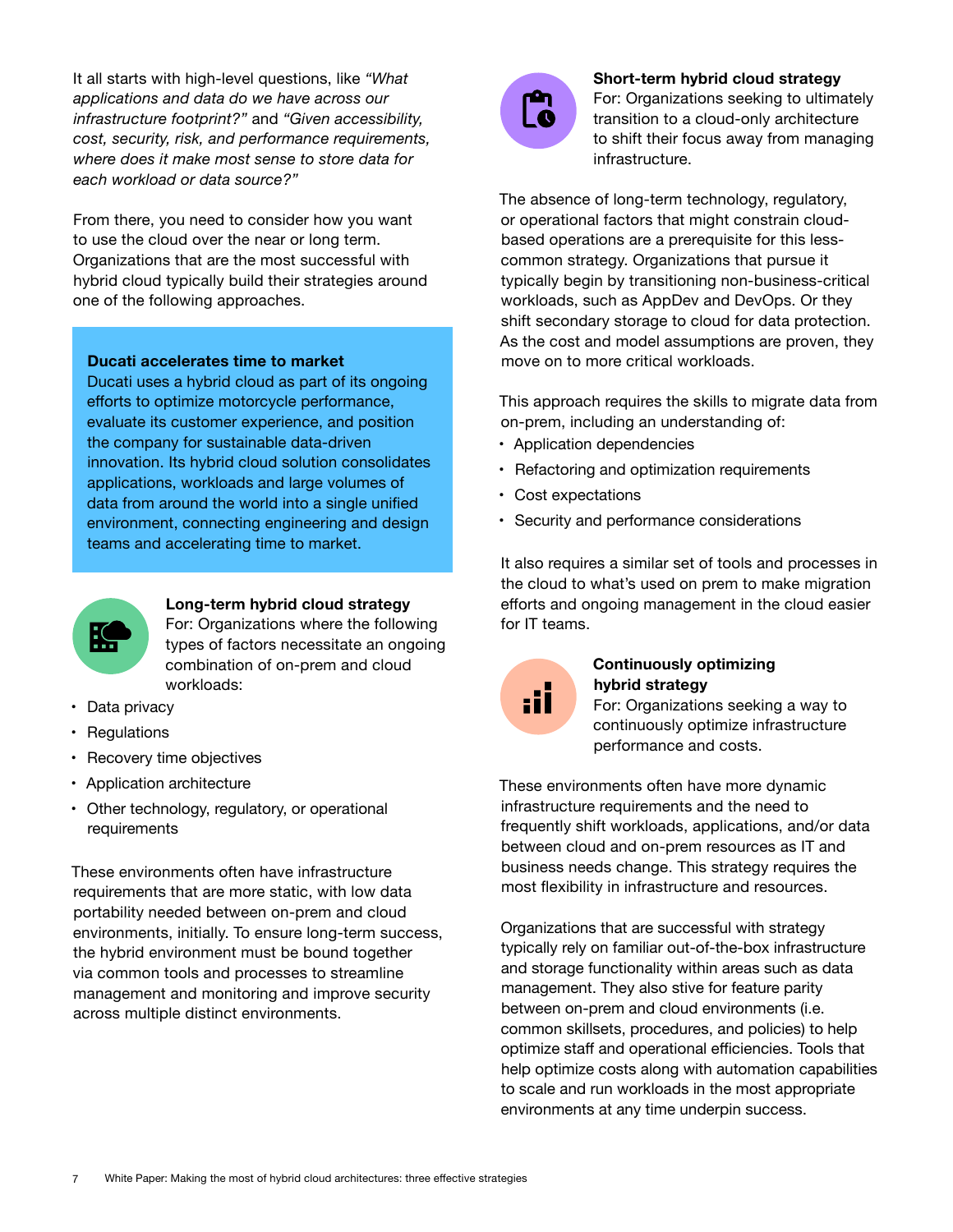#### **Aston Martin speeds decision making**

[Aston Martin uses a hybrid cloud to integrate data](https://www.netapp.com/partnerships/aston-martin-formula-one/)  from the edge (trackside) to on-prem (factory) systems—supporting faster, more confident decision making that translated to a winning edge on the track.

#### **NetApp gives you the ultimate hybrid cloud flexibility**

Without the right tools and capabilities, managing applications and data across a hybrid cloud is complex and time intensive. As cloud and storage specialists, NetApp can help you develop, execute, and evolve your hybrid cloud approach – regardless of your current state of hybrid cloud maturity and strategy. We help remove complexity and risk by providing a common layer for cloud-based and on-prem storage. NetApp also offers applicationdriven infrastructure capabilities that are designed to optimize costs, security, performance, and manageability by supporting your core production, developer, web hosting, analytics, containers, and database services across your hybrid infrastructure.

# **Enable centralized management and avoid platform lock-in**

In a perfect hybrid world, you can move and store your data wherever it makes the most sense for

your business requirements. In reality, without the right data management software enabling easy portability, it's easy to get locked into one platform. And it's common to struggle with juggling the different requirements for on-prem and cloud data management.

With NetApp ONTAP<sup>®</sup>, you can rely on the same rich set of data services on-prem and in all the world's biggest clouds for full interoperability and consistent data storage, management, and protection in any environment. As the only data management software running both on premises and natively in the leading public clouds, ONTAP enables a location- and cloud-vendor-agnostic hybrid cloud architecture. It supports file, block, and object data storage to satisfy multiple use cases and enable application and data mobility with no refactoring or re-platforming of applications.

### **Simplified data management**

NetApp provides a full suite of application-driven infrastructure management services to help you consistently manage, analyze, and optimize your data and underlying hybrid cloud infrastructure. Whether you're dealing with legacy, monolithic or cloud-native, container-based workloads, we provide a consistent approach.

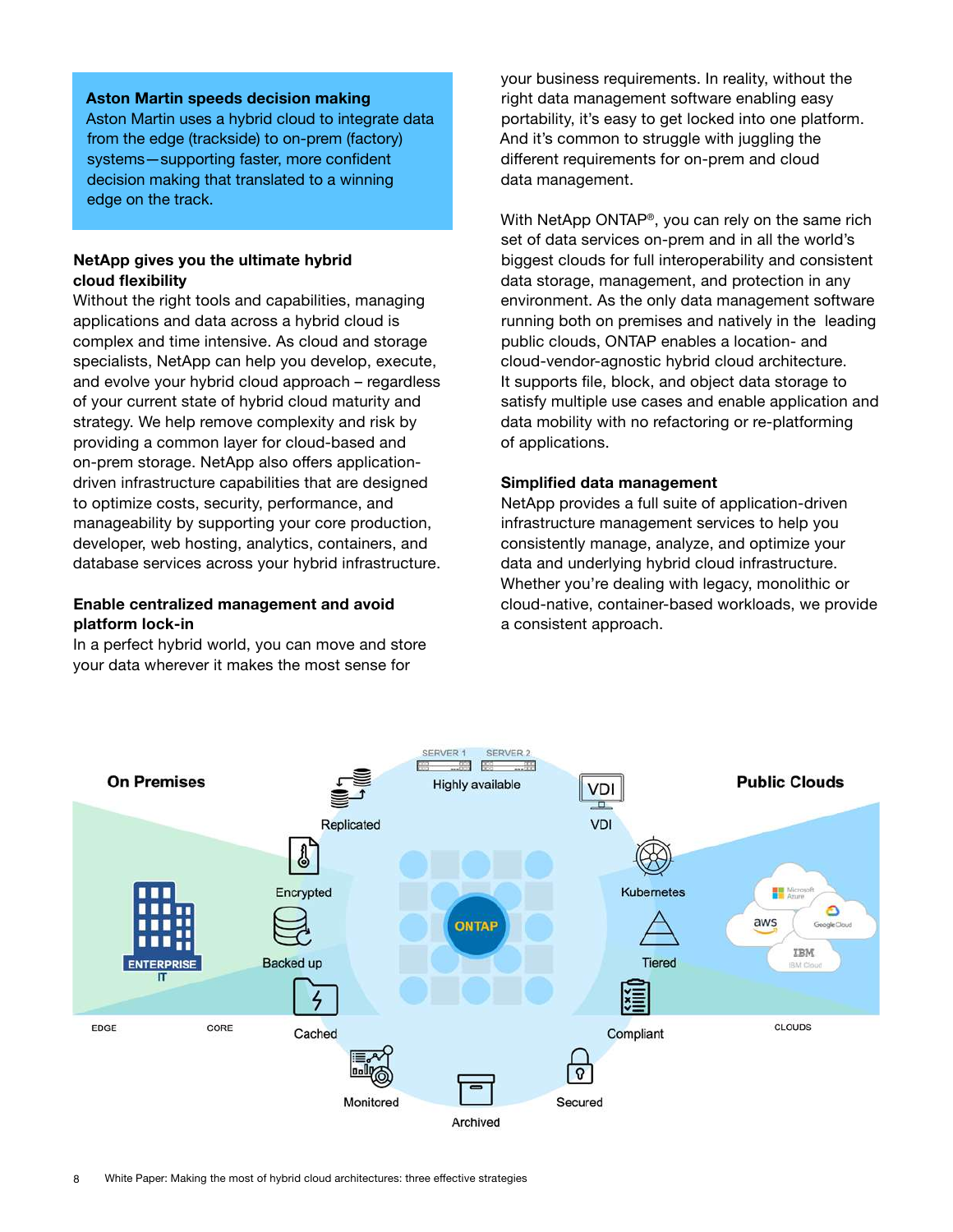#### *Infrastructure and data management:* NetApp

Cloud Manager console provides a consistent way to manage, secure and protect your data more efficiently across distributed hybrid cloud environments without the need for new skills or staff. In addition, NetApp's extensive set of APIs enable automation of infrastructure and application management using your preferred automation and orchestration frameworks. Cloud Backup Service delivers seamless and cost-effective backup and restore capabilities for protecting and archiving cloud and on-premises ONTAP data.

*Infrastructure analytics:* NetApp's AIOps tools use predictive capabilities to help you proactively manage your environment to reduce administration and downtime costs. NetApp Active IQ® Digital Advisor uses artificial intelligence to automatically protect and optimize your infrastructure while NetApp Cloud Insights gives you complete visibility into your infrastructure and applications. You can monitor, troubleshoot, and optimize all your resources and applications across your entire technology stack, whether they are on-prem or in the cloud. Cloud Secure, a feature of Cloud Insights, analyzes data access patterns to identify risks from ransomware attacks.

*Data analytics:* Driven by powerful AI algorithms, NetApp® Cloud Data Sense provides hybrid cloud and on-premises data discovery, mapping, and classification. It offers automated controls and reporting so that you can always stay on top of your data.

*Optimization:* Spot by NetApp, a cloud automation solution, uses advanced analytics to continuously optimize your cloud infrastructure resources.

*Cloud-native application-aware data management:* NetApp Astra provides application storage management and data provisioning for stateful cloud native applications powered by NetApp's trusted data protection technology. Astra presents a consistent data management experience across a hybrid cloud.

# **Enable "as a service" operational and financial flexibility**

NetApp Keystone® gives you public-cloud-like consumption and experience, consistently across your entire hybrid cloud. You can rely on a portfolio of payment solutions and storage-as-serviceofferings to buy and deliver infrastructure to your organization "as a service" regardless of whether the infrastructure is in the public cloud or on-prem.

#### **Rely on expert data services**

Trust NetApp and our partners to help you execute your ideal hybrid cloud strategy. From workshops and consulting to implementation and support, our specialists draw on NetApp's nearly 30 years of data management innovation to help you design, build, and optimize the right solution for your business.

#### **About NetApp**

In a world full of generalists, NetApp is a specialist. We're focused on one thing, helping your business get the most out of your data. NetApp brings the enterprise-grade data services you rely on into the cloud, and the simple flexibility of cloud into the data center. Our industry-leading solutions work across diverse customer environments and the world's biggest public clouds.

As a cloud-led, data-centric software company, only NetApp can help build your unique data fabric, simplify and connect your cloud, and securely deliver the right data, services and applications to the right people—anytime, anywhere. [www.netapp.com](http://www.netapp.com)

#### **Ready to build a more unified hybrid cloud?**



- 1 Gartner, The Future of Cloud in 2025: From Technology to Innovation, Andrew Lerner, Arun<br>Chandrasekaran, Dennis Smith, David Smith, Neil MacDonald, 29 October 2020 GARTNER<br>is a registered trademark and service mark of Ga internationally and is used herein with permission. All rights reserved.
- 2 Hybrid Cloud Matures, Pragmatism in a post-COVID-19 World, Evaluator Group, July 2021.

3 The NIST Definition of Cloud Computing, National Institute of Standards and Technology, September 2011



© 2021 NetApp, Inc. All Rights Reserved. NETAPP, the NETAPP logo, and the marks listed at<http://www.netapp.com/TM>are trademarks of NetApp, Inc. Other company and product names may be trademarks of their respective owners. WP-7349-1121